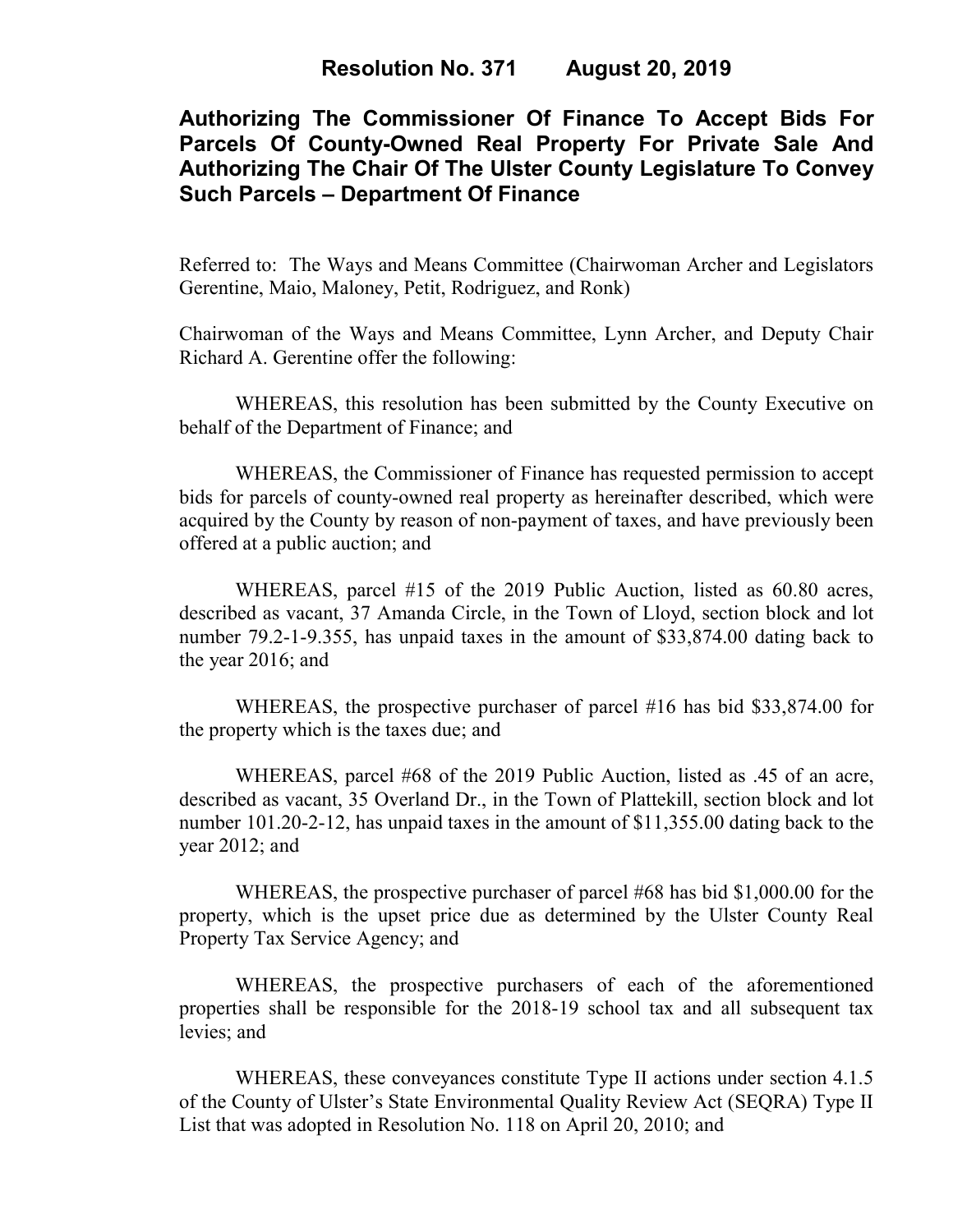### **- Page 2 -**

### **Resolution No. 371 August 20, 2019**

# **Authorizing The Commissioner Of Finance To Accept Bids For Parcels Of County-Owned Real Property For Private Sale And Authorizing The Chair Of The Ulster County Legislature To Convey Such Parcels – Department Of Finance**

WHEREAS, as per section 3 of the County's Type II List, these actions do not pose a significant potential environmental impact and may be progressed as Type II actions in accordance with 6 NYCRR Part 617 of SEQRA; now, therefore, be it

RESOLVED, that the Ulster County Commissioner of Finance is authorized to accept payment as follows:

| PREVIOUS OWNER/TOWN                | <b>BIDDER</b>            | <b>BID AMOUNT</b> |
|------------------------------------|--------------------------|-------------------|
| Highland Views LLC/Lloyd           | Kai Zee, LLC             | \$33,874.00       |
| SBL#: 79.2-1-9.355                 | 400 Chambers St. Apt 15B |                   |
| Parcel $# 15$                      | New York, NY 10282       |                   |
| Unpaid Taxes: \$33,874.00          |                          |                   |
| Febres Pedro & Angelino/Plattekill | Lopez, Miguel A.         | \$1,000.00        |
| SBL#: 101.20-2-12                  | PO Box 18                |                   |
| Parcel $\#68$                      | Plattekill, NY 12568     |                   |
| Unpaid Taxes: \$11,355.00          |                          |                   |

and, be it further,

RESOLVED, that the Chair of the Ulster County Legislature is authorized and directed to make, execute and deliver to each bidder making payment, a quitclaim deed conveying the interest of the County in the related parcel, which quitclaim deed shall contain the covenant that the said County of Ulster shall in no event be or become liable for any defects in title conveyed for any cause whatsoever, and that no claim or demand of any nature shall ever be made against the County of Ulster arising from such sale, conveyance or the proceedings leading thereto,

and move its adoption.

#### ADOPTED BY THE FOLLOWING VOTE:

AYES: 22 NOES: 0 (Absent: Legislator Eckert)